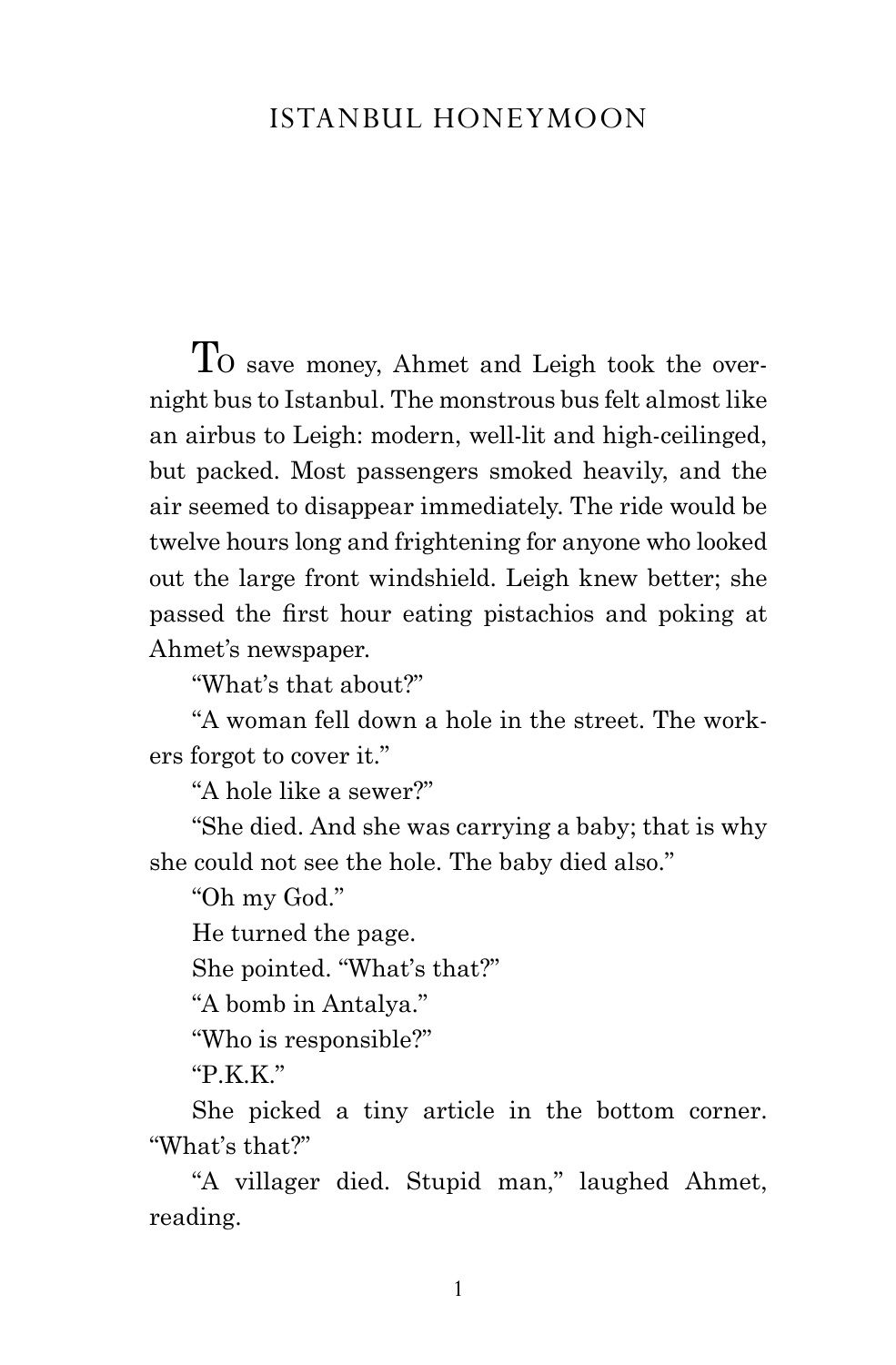## "Why? What?"

"He had a bad tooth. He shot it out with his gun." "He shot himself dead?" Leigh was incredulous.

"Oh my God!" He mimicked her well, even putting his cupped hand over his mouth.

At the halfway point, the bus stopped at a cafeteria and outdoor teahouse owned by the bus company. They stretched their legs in the cool night and then ordered tea at an outside table. It was cold, but they both wanted fresh air on their faces and in their lungs. They watched the monstrous buses pull up and spit out sleepy people. Boys rushed to the buses with squeegees, their fat black hoses splashing water across the parking lot. They scrubbed the buses industriously, their longhandled brushes reaching the high windows. There were no cars.

It was three a.m. Some people wandered disoriented. Others rushed from the toilets as if the smell was chasing them. The fruit stand was brilliant with oranges and apples and bananas. It drew Leigh, and she bought an orange for a bus activity and then looked at the sticky Turkish Delight on display. Rows and rows of the pinwheel candy were laid out on trays. Each log was a different colour, covered in different coatings. It was a party: yellow with green pistachios, pink with coconut, mint green with hazelnuts.

"Do you want some?" asked Ahmet, coming beside her.

"No, it's too sweet. But it's gorgeous."

They climbed back on the bus and curled up in their seats near the front. Tinny music whined, keeping the driver awake as the seats around them became a dark snoring symphony. Leigh and Ahmet huddled together, their feet in each other's seat. They whispered and smothered giggles all night. They never ran out of things to say anyway, but they were also charged by acting on this impulse. Male Aries had found female Aries, and they were best friends in line at the go-kart track; they were the first homo sapiens setting out from Africa.

Dawn arrived with Istanbul. They watched the giant city emerge gold with the light and then become grey. Abruptly, the bus stopped in Sultanahmet at six o'clock, and they were expelled from its warmth.

They arrived dishevelled at lpek Pension, their home in Istanbul where Ahmet arranged for a room. After a quickie and a hot shower, they popped into the pension's little breakfast room for tea, boiled eggs, crusty bread and sour cherry jam.

Back out on the street, Ahmet hailed a taxi.

"Where are we going?" asked Leigh.

"To the best place in Istanbul!"

"Where?"

"You'll see."

"Ahmet, I hope you're not going to do any business on this trip."

"No. No. I told you, we must be very still." They were careful with their choice of words, conscious that the taxi driver might understand English.

"No business?" She had learned to double check.

"Just one thing. It will be very quick."

It was half an hour before the taxi slowed.

"There! Look." Ahmet pointed out the window and hurriedly paid the driver.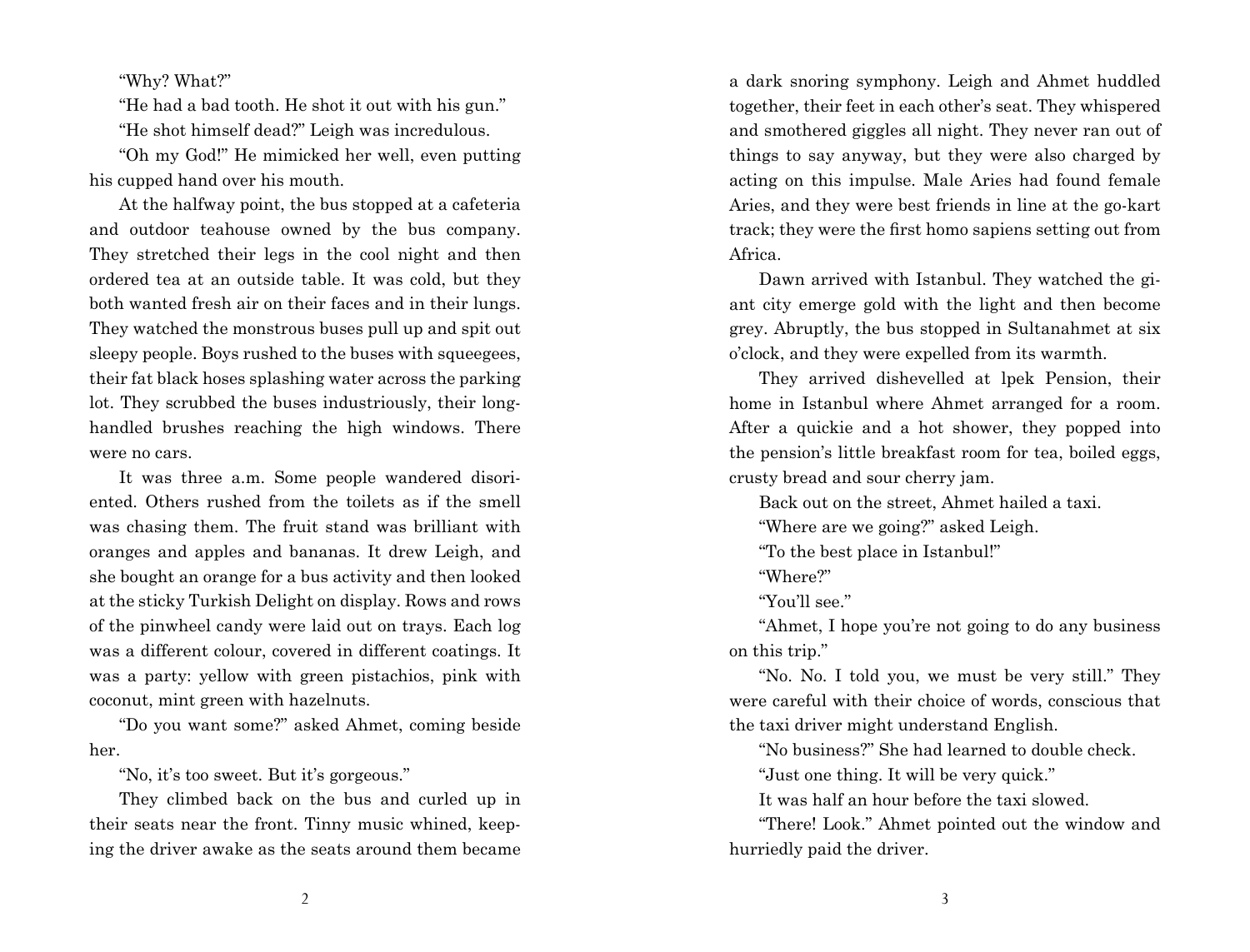Leigh looked at a giant's castle standing by the sea. It was made of stones as big as the taxi and the rough black and brown walls reached high into the blue sky. The outer wall featured an enormous iron double door.

"Wow," she said. "What is it?"

He beamed. "It is jail."

"Still?"

"No, no, not now. From Byzantine times. It's *Yedikule*. It means Fortress of the Seven Towers. *Gel!*" He bounced off toward the great doors.

The iron doors were three times the height of a man. The surfaces were spiked in a geometrical pattern with squares of metal as big as Leigh's palm. A portcullis made of large metal rods, sharpened at the top and bottom, was poised above the doors, ready to fall. The entrance walkway was made of large boulders, uneven in the ground after fifteen hundred years.

They entered a large grass courtyard dotted with wildflowers. Spring was warmer in Istanbul. Leigh opened her coat and let the sunshine in. Ahmet led the way to a tall stone tower. It was one of four towers at each corner of the outside wall. No one else was in sight.

It was dark and damp inside the tower. Leigh stood in the centre of the earth floor and held her arms out. She could reach halfway to the stone walls which were slippery with condensation. She walked over and put ten fingertips on the black slimy walls.

"Look up," said Ahmet.

It seemed a mile to the top. White birds flew around in the upper third of the tower. There was no roof; it opened to the sky.

"I feel like I'm in the bottom of a well," she said.

"This is where the prisoners were put to fight until one of them was dead. Or both."

"What? Really?"

"People watched from the windows." Ahmet pointed up.

Leigh could see small irregular holes in the stone walls at all levels of the tower.

"Sometimes they made the prisoners blind first and gave them swords to fight with." Ahmet leaned on the wall. "I wish I lived in that time."

"Maybe you did," said Leigh, finding it easy to picture Ahmet with long hair tied by a bandana, knee-high leather boots, slicing the air with a sword.

They climbed the uneven stone steps that wound around and up the tower. Ahmet lit wooden matches to prevent them from stumbling in the dark. Breathing hard, they reached some small rooms and had to bend to get in. These led to a passage that led to the top of the high outer wall. The flat stone top was wide enough for them to walk side by side.

They walked the great wall with light steps. The breeze was fresh on their skin, and it smelled lightly of new flowers and spring mud. They touched frequently, a nudge here, a helping hand up and around a tower.

At the fourth and final tower Ahmet stopped, unwilling to climb down from the wall. The wall here was along the edge of an enormous cliff. Standing shoulder to shoulder, they watched the ships on the Sea of Marmora. The bridges looked like they were made from an old erector kit; the ships were tiny toy boats.

Ahmet pointed out the leather tanning industries, still located outside the ancient city walls of Istanbul.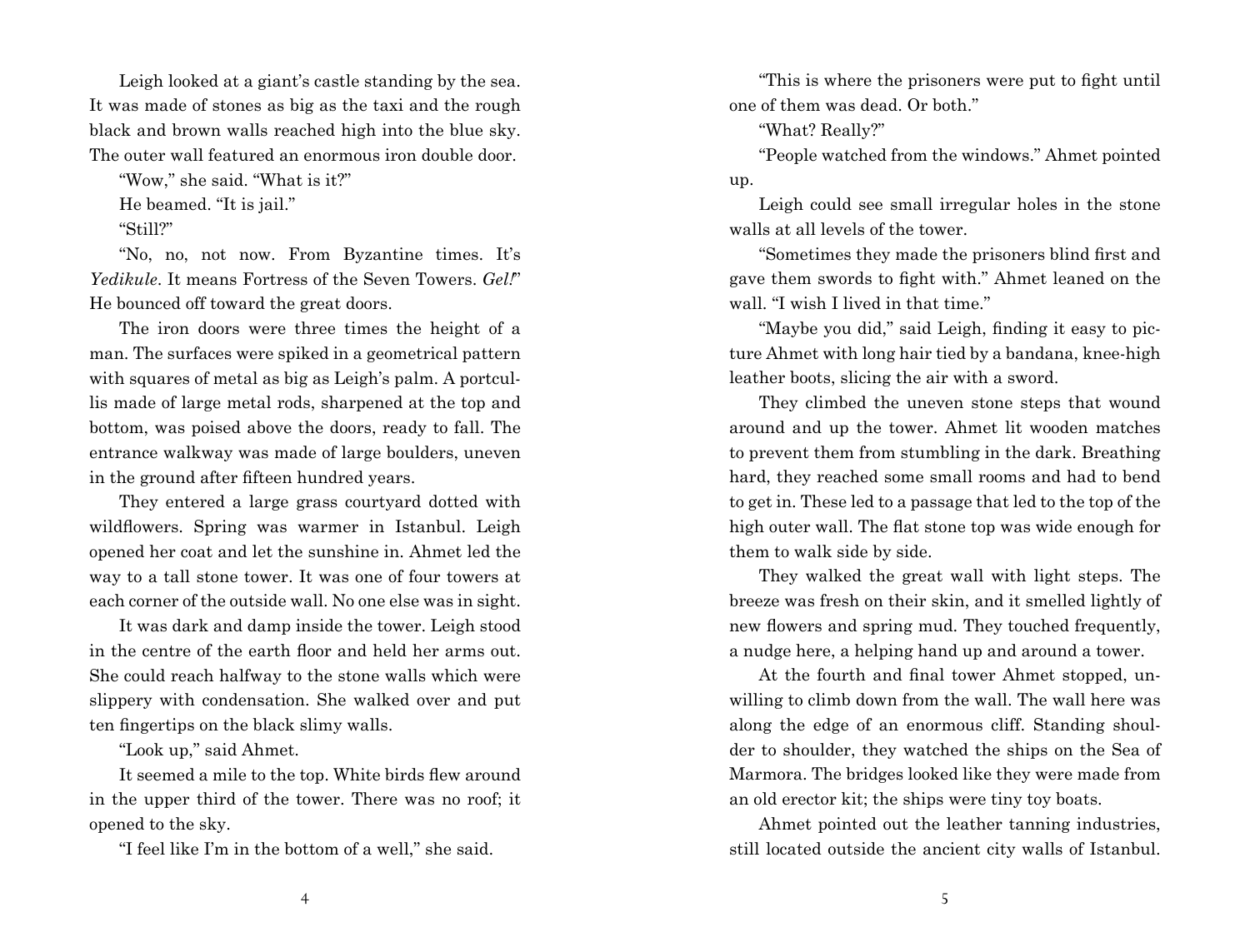Leigh imagined them in medieval times. She placidly took in the scene, but Ahmet celebrated it.

He climbed to the outside of the tower and scaled the rounded wall to reach the uppermost outside ledge.

"Ahmet, that ledge is not for people."

He laughed. "*Tavuk!*"

"Come down," she called. "*Gel!*"

Ahmet began to dance. He stepped back and forth with his arms out at his sides, fingers snapping. He gleefully danced around the edge of the tower and soon disappeared from Leigh's sight.

She sighed a happy sigh. Ahmet's optimism was unstoppable. She loved these impulsive moments. She'd remember this one: the ancient walls towering against the blue, blue sky, yellow cliffs below, and far below, the grey sea. She was higher than the birds that soared between her and the sea.

Soon Ahmet emerged on the other side of the tower, singing something to the sky. He shook his shoulders and danced, coming toward her with a wide smile on his face.

"Where's your coat?" she yelled.

"Why I need coat?"

"You'll want it at night," she said, wondering if it was hooked on a rock at this uppermost point or tossed into the sea below. More important to get him down, she figured.

"*Gel!*" she called to him.

He danced two steps forward and one back, shaking his shoulders and beaming at her.

"I cannot be more happy than this!" he shouted.

Later that afternoon, they found their way through a maze of narrow streets to a seedy district of Istanbul. Ahmet wove through the people, pushcarts and honking cars stuck in the streets, walking quickly and holding Leigh's hand tightly. Constantly distracted by the activity and cacophony all around her, she scrambled to keep up.

"Slow down," she complained.

"Listen me," he said slowing slightly. "You are going to wait at the hotel with Mustafa while I go somewhere with Ibrahim."

"You said I could go with you."

"Yes, you're with me, isn't it? But it is not safe where I'm going next. I will not take even one chance with you." He jumped onto the curb to avoid a cart of cucumbers.

"How long will I have to wait at the hotel?"

"Short time."

"Where are you going?" She ran a couple of steps keeping up.

"Underground."

He stopped short and checked his bearings. "I think this is wrong street."

They wandered slowly for a few blocks until Ahmet suddenly turned down a side street that looked just like all the rest.

"Here we are." He sped up, pulling her along again.

Ibrahim and Mustafa had moved their profitable and growing business to a larger hotel since Leigh had last visited as a tourist with Nicole. Ahmet and Leigh entered the building and blinked their eyes. The lobby was dark after the sun in the street. Leigh made out